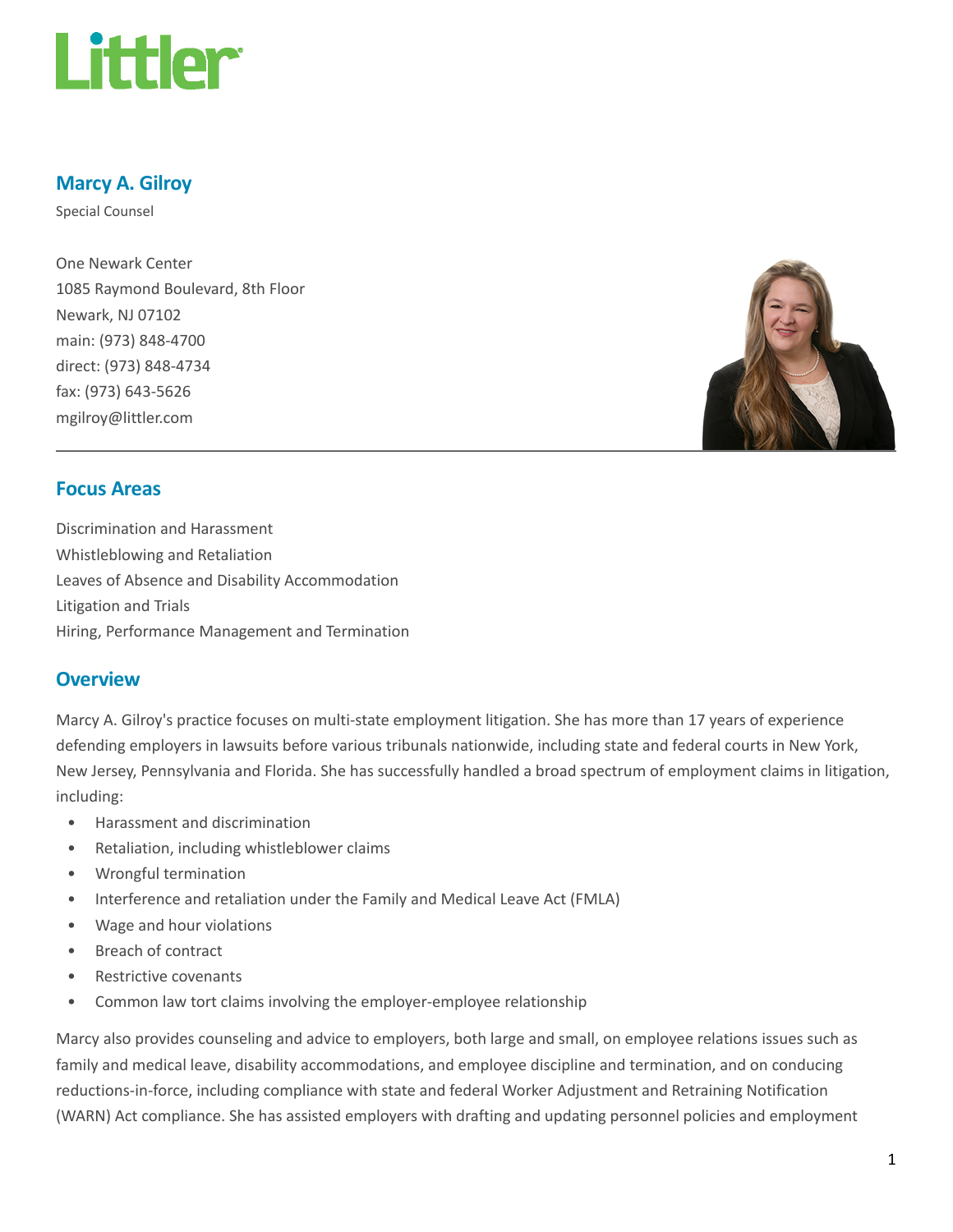

handbooks, has conducted anti-harassment training seminars for employers in the State of New Jersey and has negotiated employment, severance and compensation agreements.

# Professional and Community Affiliations

- Member, Labor and Employment Section, New Jersey State Bar Association
- Member, American Bar Association
- Member, District VB Ethics Committee, 2003-2007

#### Recognition

• Named, The Best Lawyers in America©, 2020-2022

#### **Education**

J.D., Syracuse University College of Law, 1998 B.A., Dickinson College, 1995

## Bar Admissions

New Jersey New York

# **Courts**

U.S. District Court, District of New Jersey U.S. District Court, Southern District of New York U.S. District Court, Eastern District of New York

## Publications & Press

Best Lawyers in America© 2022 Edition Honors More Than 240 Littler Lawyers Littler Press Release August 19, 2021

#### Best Lawyers in America© 2021 Edition Honors More Than 250 Littler Lawyers

Littler Press Release August 20, 2020

Best Lawyers in America© 2020 Edition Honors More Than 200 Littler Lawyers; 14 Named Lawyer of the Year Littler Press Release August 15, 2019